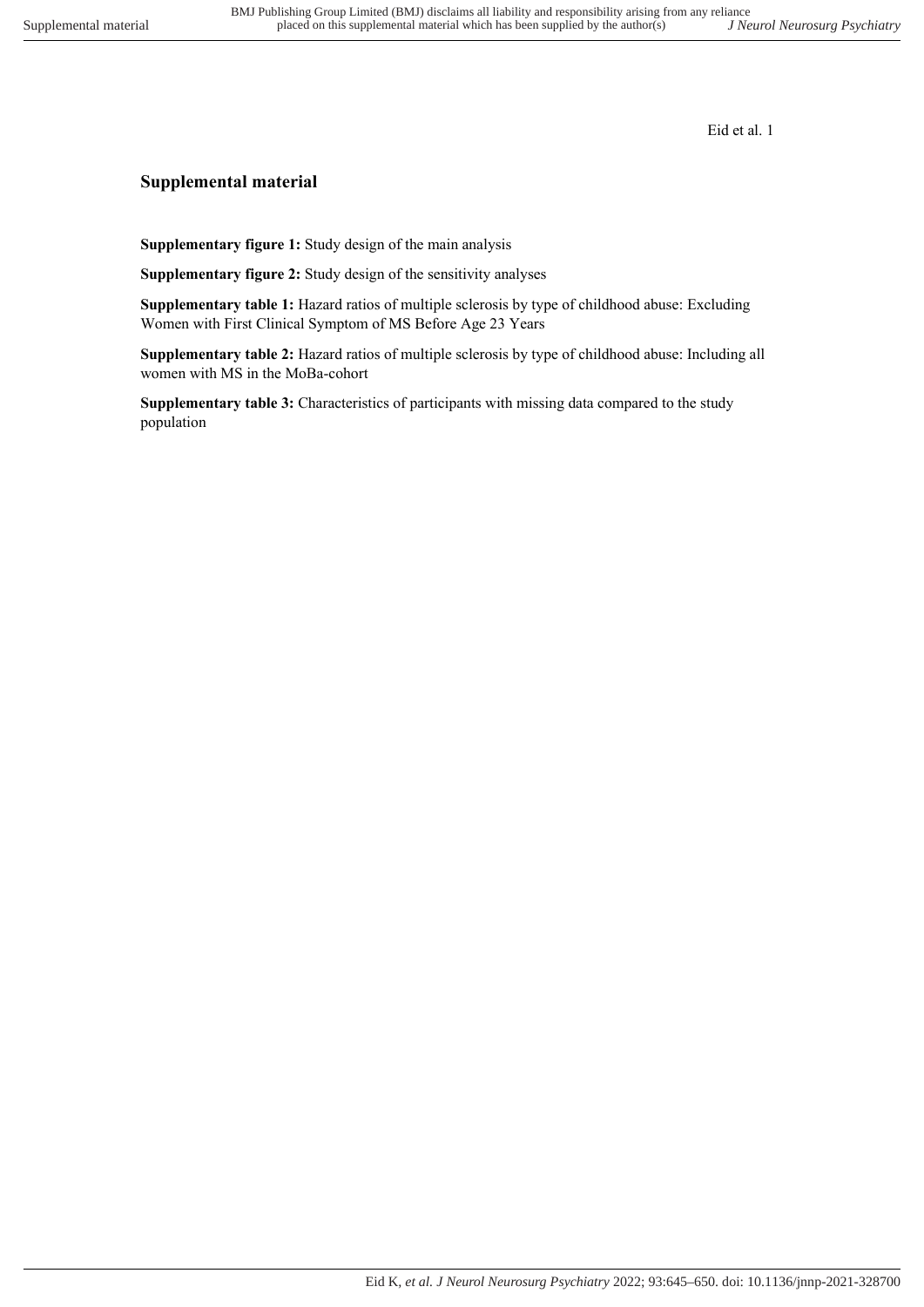### **Supplementary figure 1. Study Design of the Main Analysis**



Abbreviations: MoBa = The Norwegian Mother, Father and Child cohort study; MS = Multiple sclerosis

<sup>a</sup>Enrollment in MoBa took place in pregnancy weeks 15–18

<sup>b</sup>Exposure (childhood abuse) was assessed through self-completed questionnaires in pregnancy week 30

c Covariables were assessed through self-completed questionnaires in pregnancy week 18 and through data-

linkage with the Norwegian Medical Birth Registry

<sup>d</sup> End of follow-up was December 31, 2018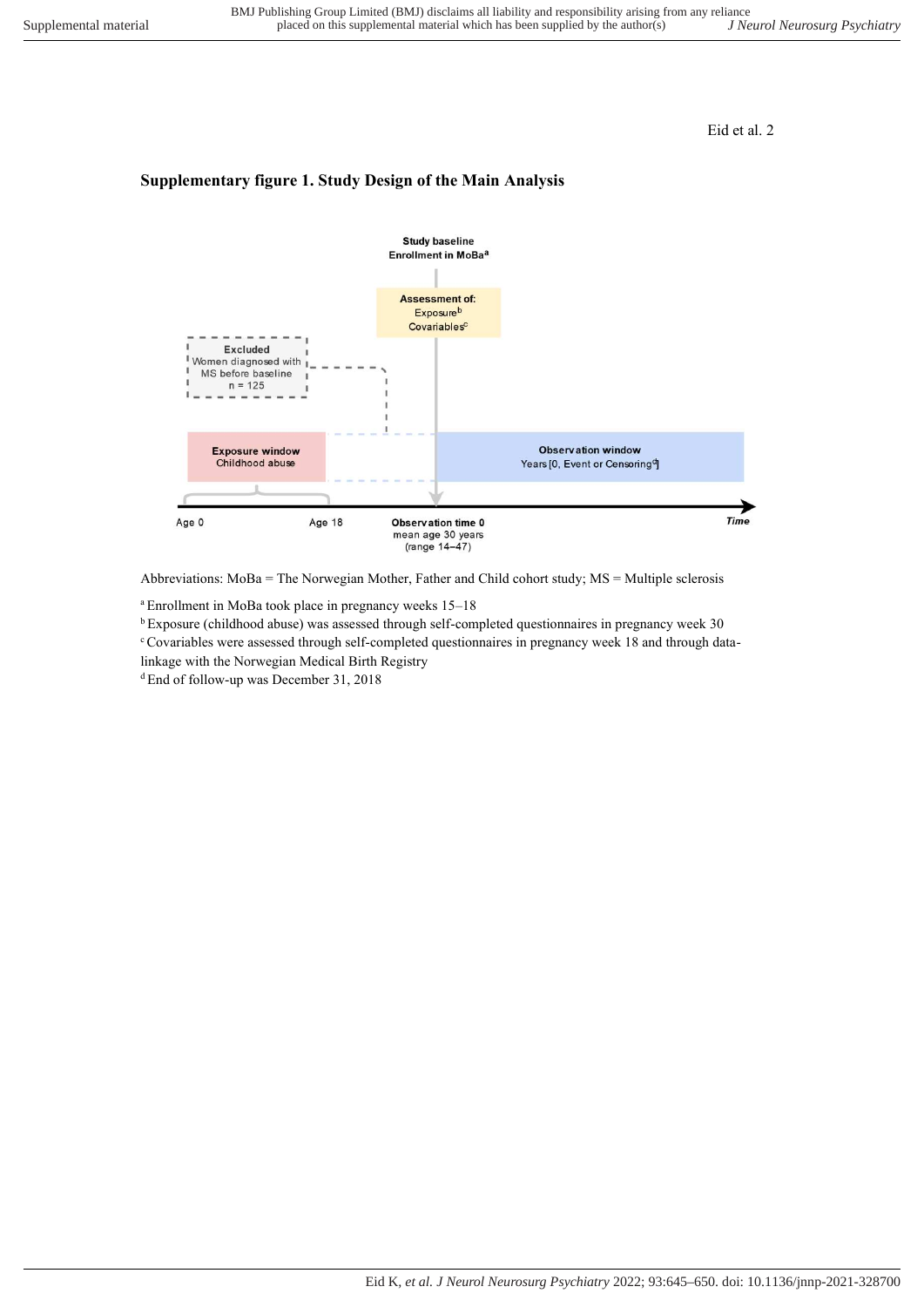#### **Supplementary figure 2: Study Design of the Sensitivity Analyses**



Abbreviations: MoBa = The Norwegian Mother, Father and Child cohort study; MS = Multiple sclerosis

- A: Sensitivity analysis with exclusion of women that might have been in the prodromal phase of MS when exposed to abuse (< 18 years).
- B: Sensitivity analysis with all women in MoBa with MS, both prevalent and incident diagnoses.

<sup>a</sup>Enrollment in MoBa took place in pregnancy weeks 15–18

<sup>b</sup>Exposure (childhood abuse) was assessed through self-completed questionnaires in pregnancy week 30 c Covariables were assessed through self-completed questionnaires in pregnancy week 18 and through datalinkage with the Norwegian Medical Birth Registry

<sup>d</sup> End of follow-up was December 31<sup>st</sup>, 2018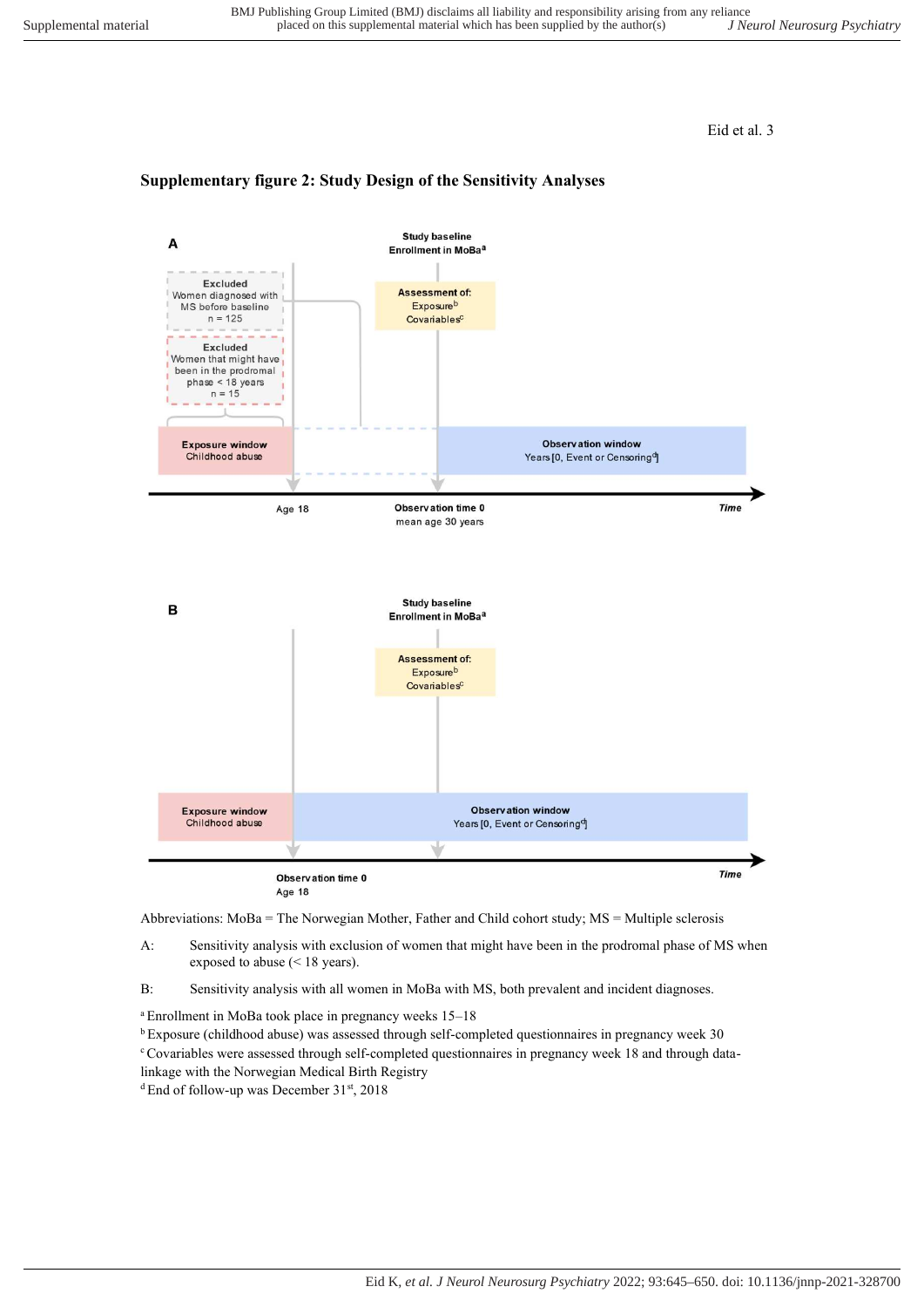## **Supplementary table 1. Hazard Ratios of Multiple Sclerosis by Type of Childhood Abuse: Excluding Women with First Clinical Symptom of MS Before Age 23 Years**

| <b>Exposure</b>                 | N(%<br>Total cohort | N(%<br>Women<br>with MS | HR <sup>a</sup>   | HR <sup>b</sup>     |
|---------------------------------|---------------------|-------------------------|-------------------|---------------------|
| No childhood abuse: ref         | 63 508 (81)         | 217 (76)                | Ref               | Ref                 |
| Any childhood abuse             | 14 474 (19)         | 68 (24)                 | $1.39(1.05-1.82)$ | $1.35(1.02 - 1.79)$ |
| <b>Emotional abuse</b>          | 10699(14)           | 53 (20)                 | $1.47(1.08-1.98)$ | $1.40(1.01-1.95)$   |
| Emotional abuse:<br>Humiliation | 9412 (13)           | 46(17)                  | $1.44(1.05-1.99)$ | $1.42(1.02 - 1.97)$ |
| Emotional abuse: Threat         | 3405(5)             | 19(8)                   | $1.62(1.01-2.60)$ | $1.52(0.93 - 2.47)$ |
| Sexual abuse                    | 5415 (8)            | 33(13)                  | $1.80(1.25-2.61)$ | $1.77(1.22 - 2.57)$ |
| <b>Physical abuse</b>           | 4287(6)             | 22(9)                   | $1.50(0.97-2.34)$ | $1.41(0.90 - 2.23)$ |

Abbreviations: MS= Multiple sclerosis; HR = Hazard ratio

Of the 300 women who developed MS during the follow-up period, 15 women had their first clinical symptom of MS up to the age of 22 years and were excluded in this sensitivity analysis.

aHazard ratios adjusted for school dropout (≤ 9 years elementary school). Birth year was included as a stratification factor in the Cox model.

<sup>b</sup>Hazard ratios adjusted for adverse socioeconomic factors (≤ 9 years elementary school, single mother or low household income), smoking (ever vs. never) and BMI≥ 25 before study baseline). Birth year was included as a stratification factor in the Cox model. No other covariable violated the proportional hazard assumption.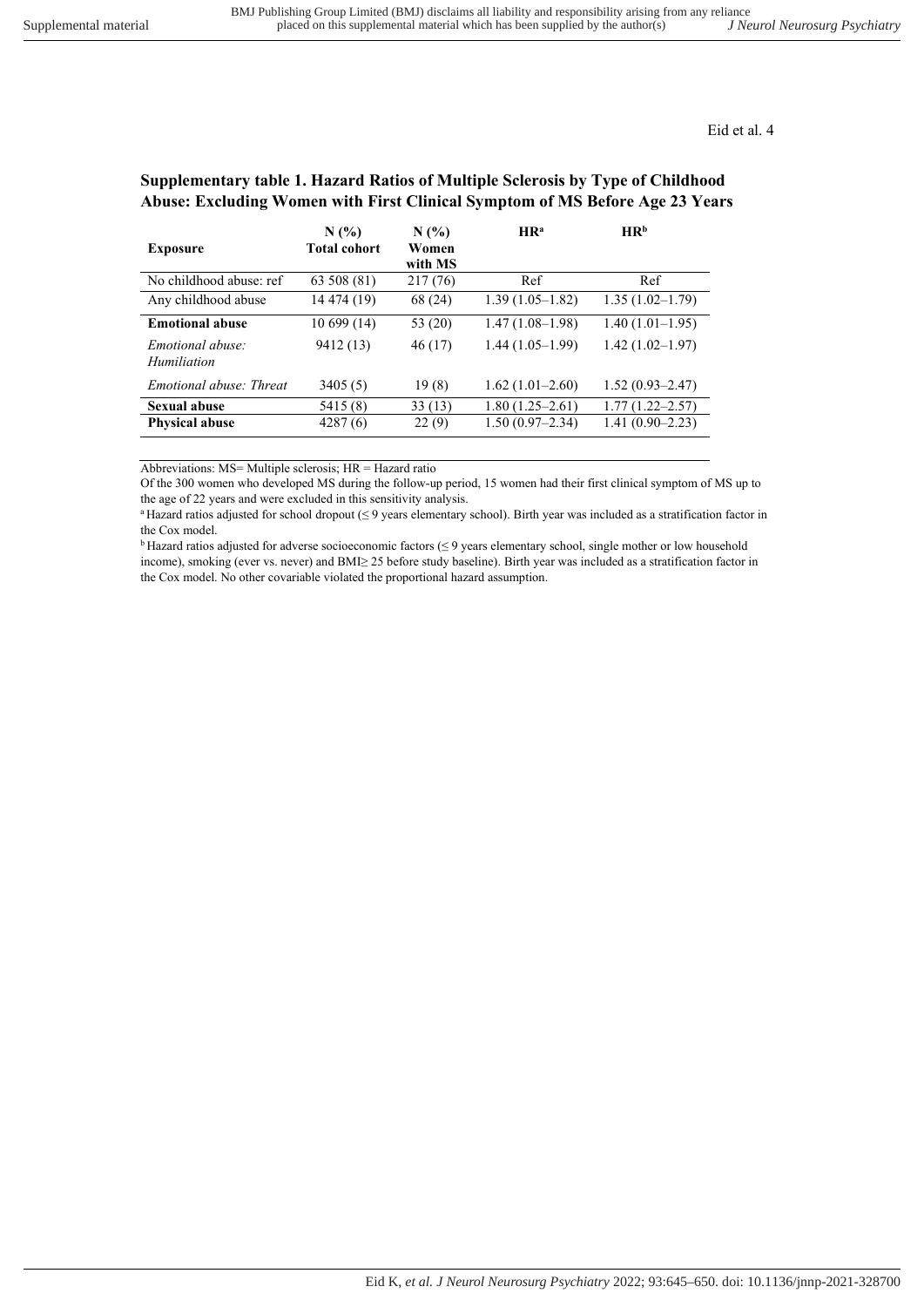| <b>Exposure</b>                 | $N(\%)$<br><b>Total cohort</b> | N(%<br>Women<br>with MS | HR <sup>a</sup>   | HR <sup>b</sup>     |
|---------------------------------|--------------------------------|-------------------------|-------------------|---------------------|
| No childhood abuse: ref         | 63 596 (81)                    | 306 (77)                | Ref               | Ref                 |
| Any childhood abuse             | 14 497 (19)                    | 91 (23)                 | $1.33(1.05-1.68)$ | $1.29(1.02 - 1.65)$ |
| <b>Emotional abuse</b>          | 10717(14)                      | 71 (19)                 | $1.40(1.08-1.82)$ | $1.37(1.05-1.79)$   |
| Emotional abuse:<br>Humiliation | 9426 (13)                      | 60 (16)                 | $1.34(1.01-1.77)$ | $1.32(0.99-1.75)$   |
| Emotional abuse: Threat         | 3412(5)                        | 26(8)                   | $1.64(1.10-2.46)$ | $1.49(0.98 - 2.27)$ |
| Sexual abuse                    | 5421 (8)                       | 39 (11)                 | $1.55(1.11-2.17)$ | $1.46(1.04 - 2.06)$ |
| <b>Physical abuse</b>           | 4293(6)                        | 28(8)                   | $1.40(0.95-2.06)$ | $1.32(0.88 - 1.96)$ |

# **Supplementary table 2. Hazard Ratios of Multiple Sclerosis by Type of Childhood Abuse: Including All Women with MS in the MoBa Study**

Abbreviations: MS= Multiple sclerosis; MoBa = The Norwegian Mother, Father and Child cohort study; HR = Hazard ratio Sensitivity analysis with all the women with MS in the MoBa-study. Observation time calculated from age 18 years to event. Of the 125 women with current MS diagnosis at the time of enrollment in MoBa, 91 were eligible to be included in the cox regression analyses.

<sup>a</sup>Hazard ratios adjusted for school dropout (≤ 9 years elementary school) and stratified by birthyear

<sup>b</sup>Hazard ratios adjusted for adverse socioeconomic factors (≤ 9 years elementary school, single mother or low household income), smoking (ever vs. never) and BMI≥ 25 before study baseline) and stratified by birthyear